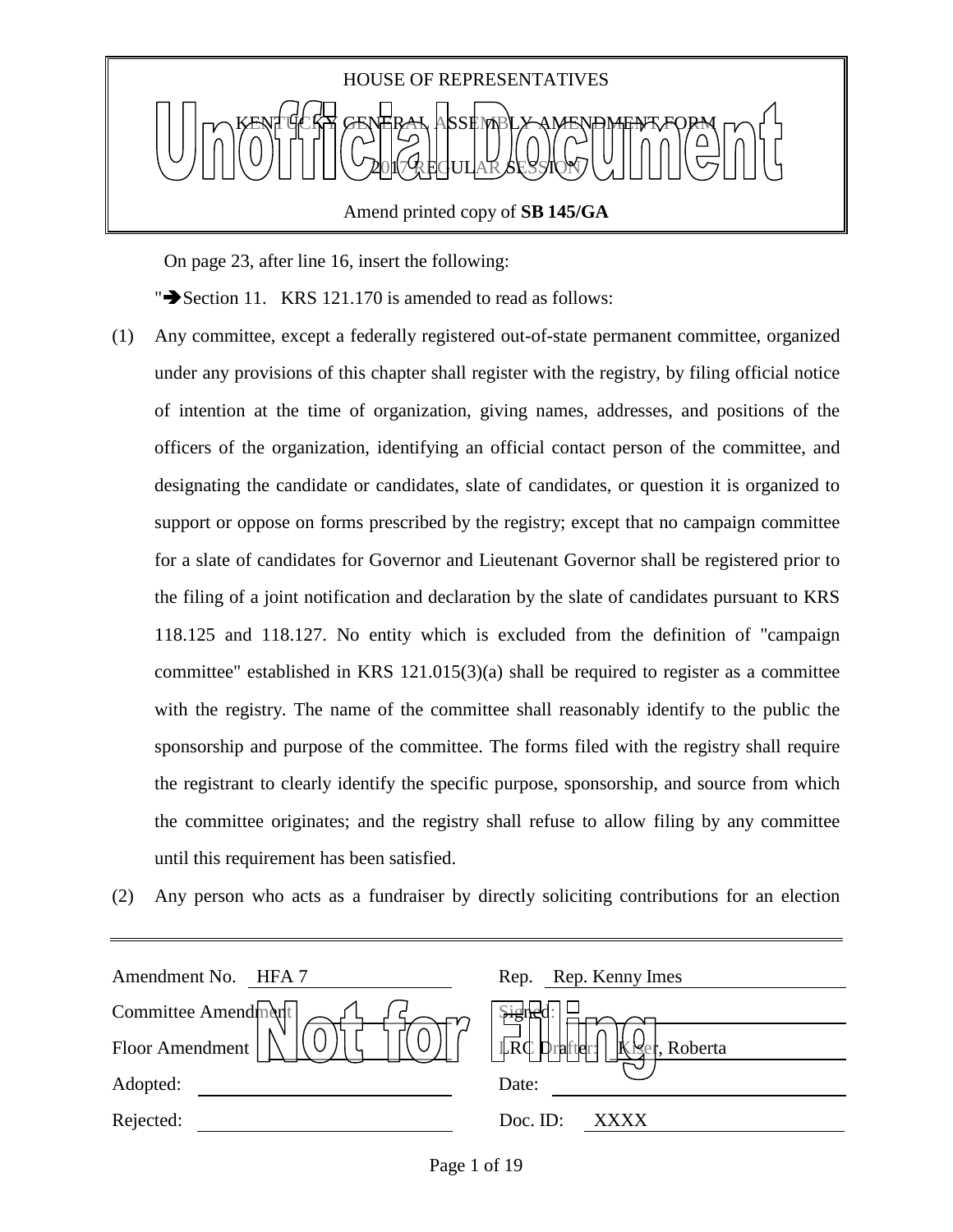

campaign of a candidate or slate of candidates for statewide-elected state office or an office in a jurisdiction containing in excess of two hundred thousand (200,000) residents shall register with the registry when he or she raises in excess of three thousand dollars (\$3,000) in any one (1) election for the campaign committee by filing official notice giving his or her name, address, occupation, employer or, if he or she is self-employed, the name under which he or she is doing business, and all candidates or slates of candidates for whom he or she is soliciting on forms prescribed by the registry. A registered fundraiser shall comply with the campaign finance reporting requirements of KRS  $121.180\{(3), (4), \text{ and } (5)\}.$ 

- (3) All provisions of KRS 121.160 governing the duties and responsibilities of a candidate, slate of candidates, or campaign treasurer shall apply to a registered committee, except a federally registered out-of-state permanent committee, and a person acting as a campaign fundraiser. In case of the death, resignation, or removal of a campaign treasurer for a permanent committee or executive committee, the chairperson of the permanent committee or executive committee shall, within three (3) days after receiving notice of the vacancy by certified mail, appoint a successor as treasurer for the committee and file the name and address of the successor with the registry. The chairperson of the permanent committee or executive committee shall be accountable as the treasurer for the committee if the chairperson fails to meet this filing requirement.
- (4) The chairperson of a committee and the campaign treasurer shall be separate persons.
- (5) Any federally registered out-of-state permanent committee that contributes to a Kentucky candidate or a slate of candidates shall:
	- (a) File with the registry a copy of its federal registration (Federal Election Commission Form 1 - Committee Registration Form);
	- (b) File with the registry a copy of the Federal Election Commission finance report when a contribution is made to a Kentucky candidate or a slate of candidates; and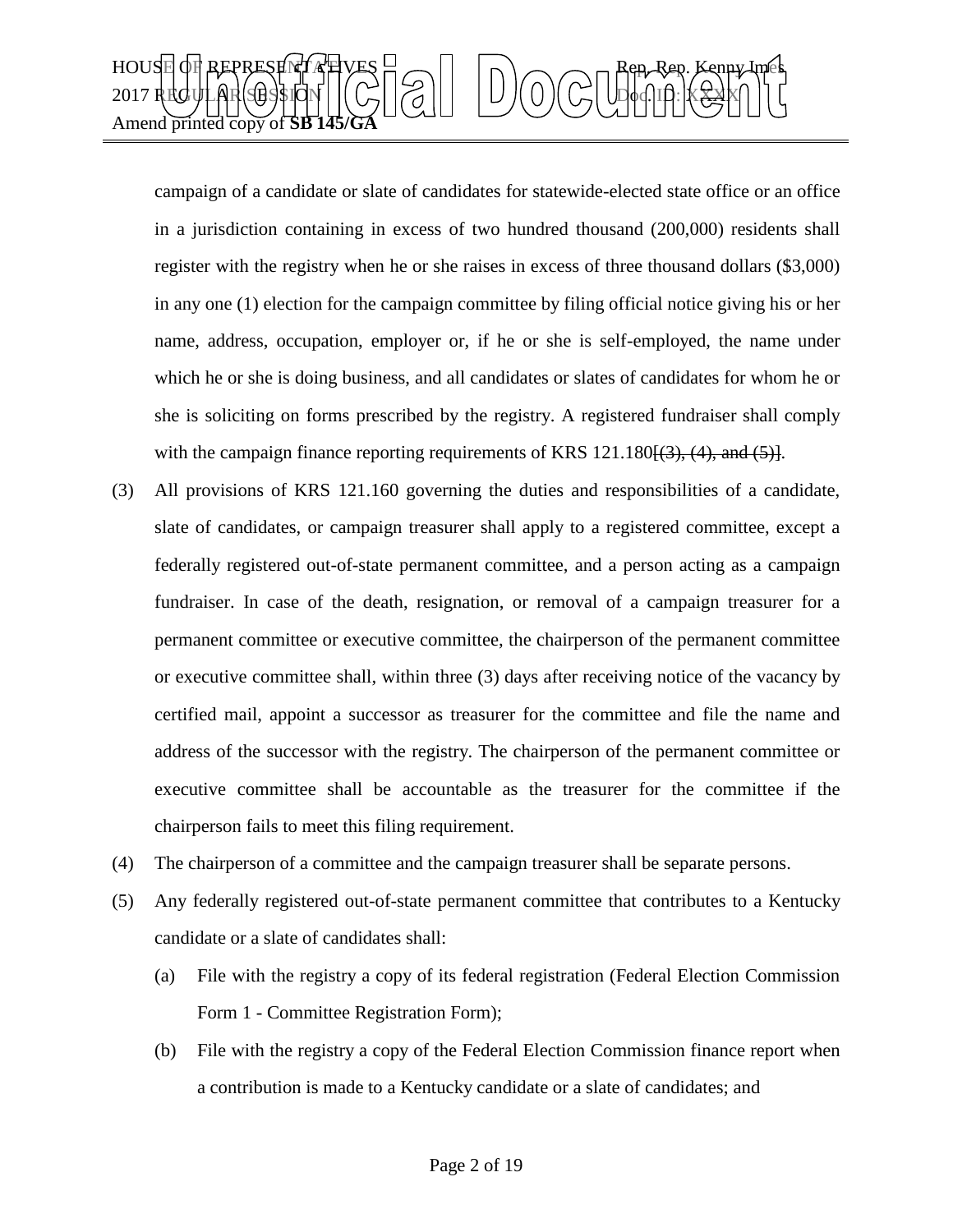

- (c) Contribute  $no$  fine than the maximum amount permitted for a permanent committee to make under Kentucky law to any candidate or to any slate of candidates for any office in this Commonwealth.
- (6) Notwithstanding any provision of law to the contrary, a contribution made by a federally registered permanent committee to any candidate or to any slate of candidates for any office in this Commonwealth that complies with the provisions of 2 U.S.C. sec. 441b, 11 C.F.R. sec. 104.10, 11 C.F.R. sec. 106.6, and 11 C.F.R. sec. 114.1-114.12 regarding limitations on contributions by corporations shall be deemed to comply with the campaign finance laws of this Commonwealth prohibiting corporate contributions to candidates or slates of candidates.
- (7) The organization, formation, or registration of a permanent committee by any member of the General Assembly shall be prohibited.
- (8) The official contact person of a permanent committee shall not be a legislative agent as defined in KRS 6.611 or an executive agency lobbyist as defined in KRS 11A.201.

Section 12. KRS 121.180 is amended to read as follows:

(1) (a)[ Any candidate, slate of candidates, or political issues committee shall be exempt from filing any preelection finance reports required by subsection (3) of this section if the candidate, slate of candidates, or political issues committee chairman files a form prescribed and furnished by the registry stating that contributions will not be accepted or expended in excess of three thousand dollars (\$3,000) in any one (1) election to further the candidacy or to support or oppose a constitutional amendment or public question which will appear on the ballot. For a candidate for judicial office who desires to be exempt from filing preelection campaign finance reports as provided in this paragraph, the request for exemption shall be filed by the campaign treasurer of the candidate's campaign committee, but the candidate shall be personally liable for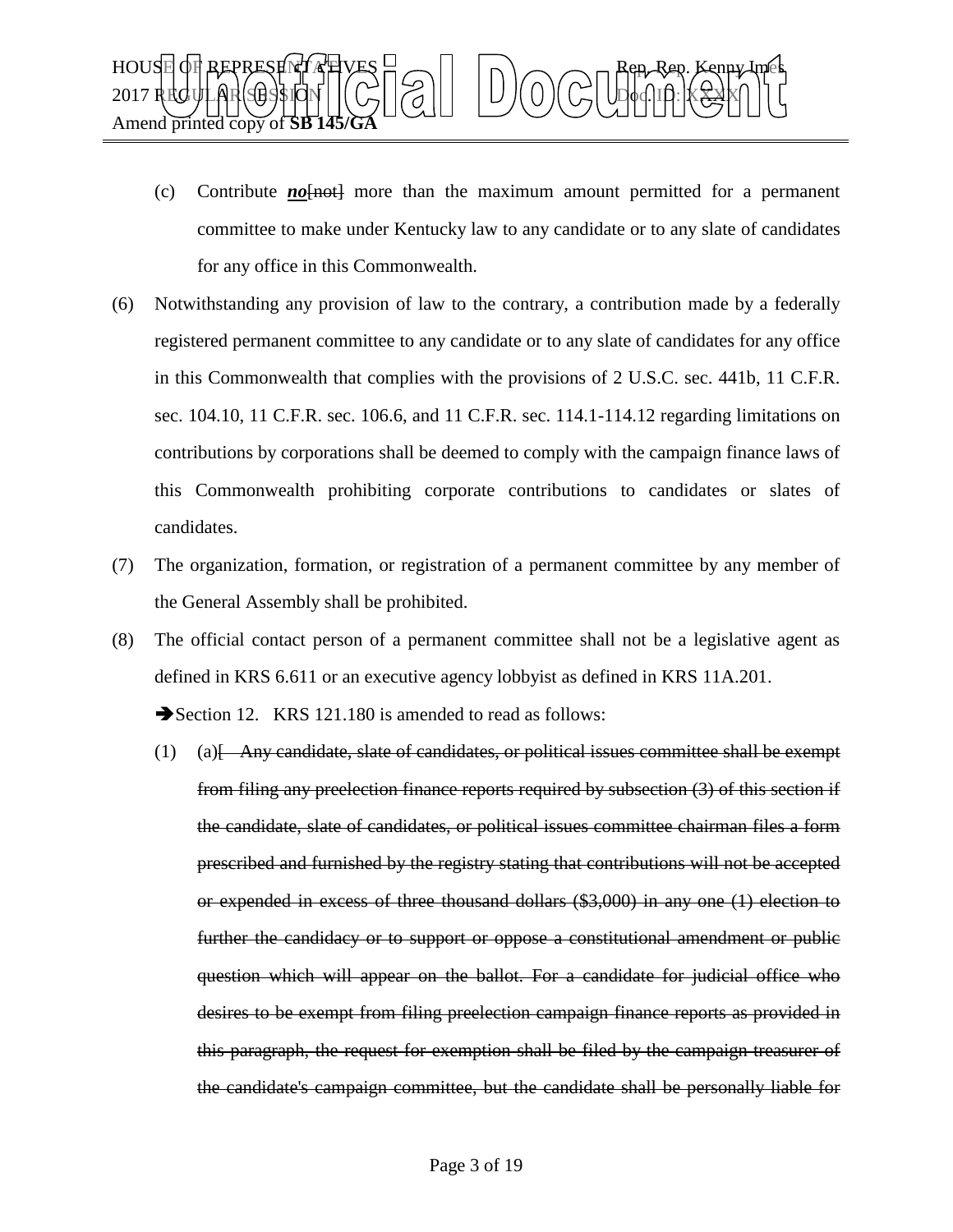

any violation if the campaign treasurer accepts contributions or makes expenditures in excess of the limit and shall be subject to the same penalties as a candidate as provided in paragraph (l)1. or 2. of this subsection. A separate form shall be required for each primary, regular, or special election in which the candidate or slate of candidates participates or in which the public question appears on the ballot, unless the candidate, slate of candidates, or political issues committee chairman indicates on a request for exemption that the request will be applicable to more than one (1) election. The form shall be filed with the same office with which a candidate or slate of candidates files nomination papers or, in the case of a political issues committee, with the registry.

(b)] Any candidate, slate of candidates, or political issues committee shall be exempt from filing any campaign finance reports required by subsections (3) and (4) of this section if the candidate, slate of candidates, or political issues committee *chair*[chairman] files a form prescribed and furnished by the registry stating that currently no contributions have been received and that contributions will not be accepted or expended in excess of *three*[one] thousand dollars  $(\$3,000)$ [(\$1,000)] in any one (1) election. For a candidate for judicial office who desires to be exempt from filing any campaign finance reports as provided in this paragraph, the request for exemption shall be filed by the campaign treasurer of the candidate's campaign committee, but the candidate shall be personally liable for any violation if the campaign treasurer accepts contributions or makes expenditures in excess of the limit and shall be subject to the same penalties as a candidate as provided in subparagraph  $(k)[(1)]$ 1. or 2. of this subsection. A separate form shall be required for each primary, regular, or special election in which the candidate or slate of candidates participates or in which the public question appears on the ballot, unless the candidate, slate of candidates, or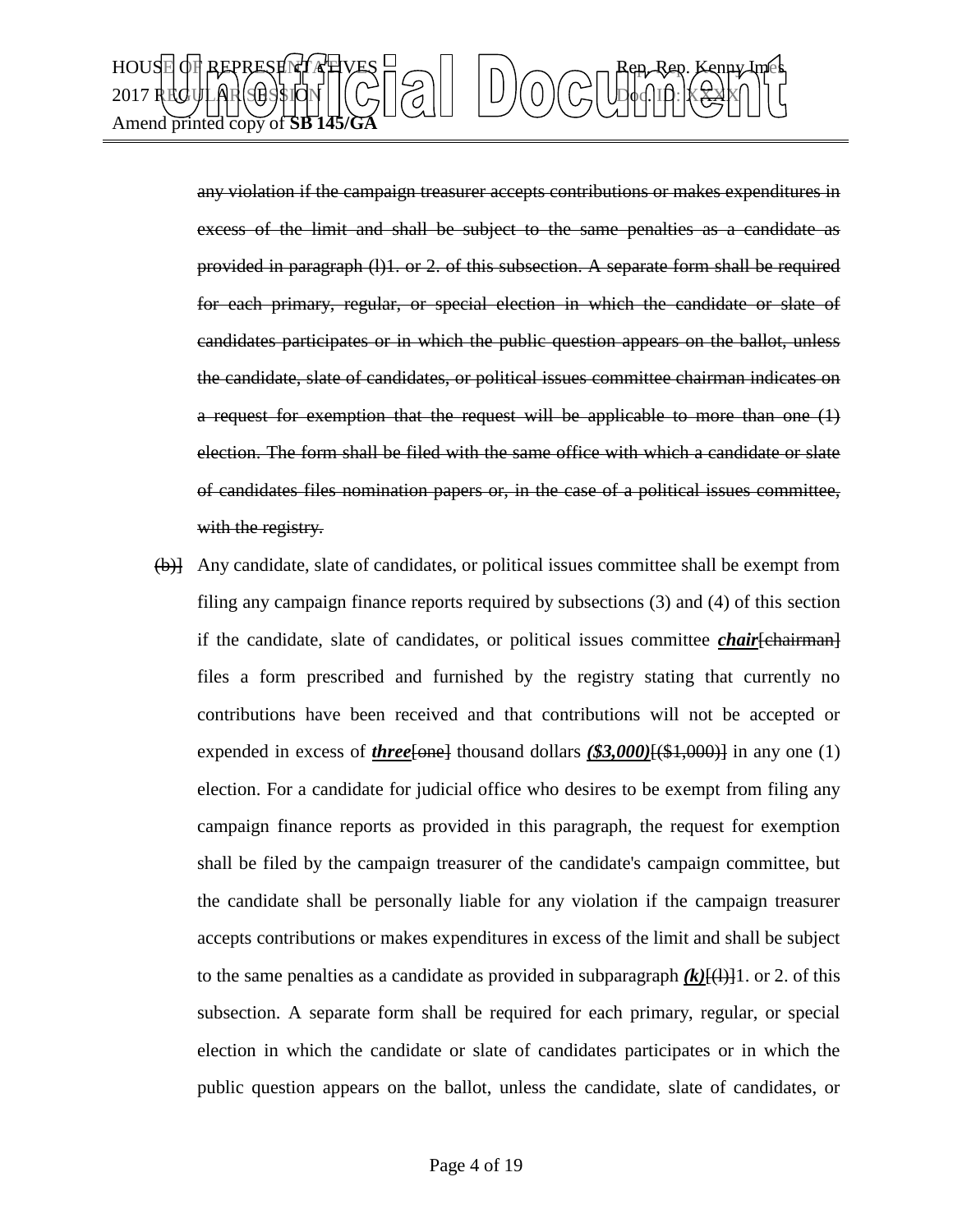

political issues committee *chair*[chairman] indicates on a request for exemption that the request will be applicable to more than one (1) election. The form shall be filed with the same office with which a candidate or slate of candidates files nomination papers or, in the case of a political issues committee, with the registry.

- **(b)**[(e)] For a primary<del>[ election]</del>, a candidate or slate of candidates shall file a request for exemption *no* [<del>not]</del> later than the deadline for filing nomination papers and, except as provided in subparagraph 2. of paragraph  $(c)$   $\{ (d) \}$  of this subsection, shall be bound by its terms unless it is rescinded in writing **no**[not] later than fifteen (15) days after the filing deadline. For a regular election, a candidate or slate of candidates shall file or rescind in writing a request for exemption **no**[not] later than twenty-five (25) days after the date of the preceding primary<del>[ election]</del>, except as provided in subparagraph 2. of paragraph  $(c)$   $(c)$   $(d)$ } of this subsection. For a special election, a candidate or slate of candidates shall file a request for exemption **no**[not] later than ten (10) days after the candidate or slate of candidates is nominated for a special election and shall be bound by its terms unless it is rescinded in writing  $\underline{n\sigma}$  [not] later than twenty-five (25) days after the date on which the nomination for a special election is made. A political issues committee *chair*[chairman] shall file a request for exemption *no*[not] later than ten (10) days after the date on which the committee registers with the registry and shall be bound by its terms unless it is rescinded in writing **no**[not] later than fifteen (15) days after the date on which the request for exemption is filed.
- *(c)*[(d)] 1. A candidate or slate of candidates that revokes a request for exemption in a timely manner *shall* may exercise the remaining option or may file all reports required of a candidate intending to raise or spend in excess of three thousand dollars (\$3,000) in an election. *To revoke the request for an exemption*[If a candidate or slate of candidates elects to exercise a different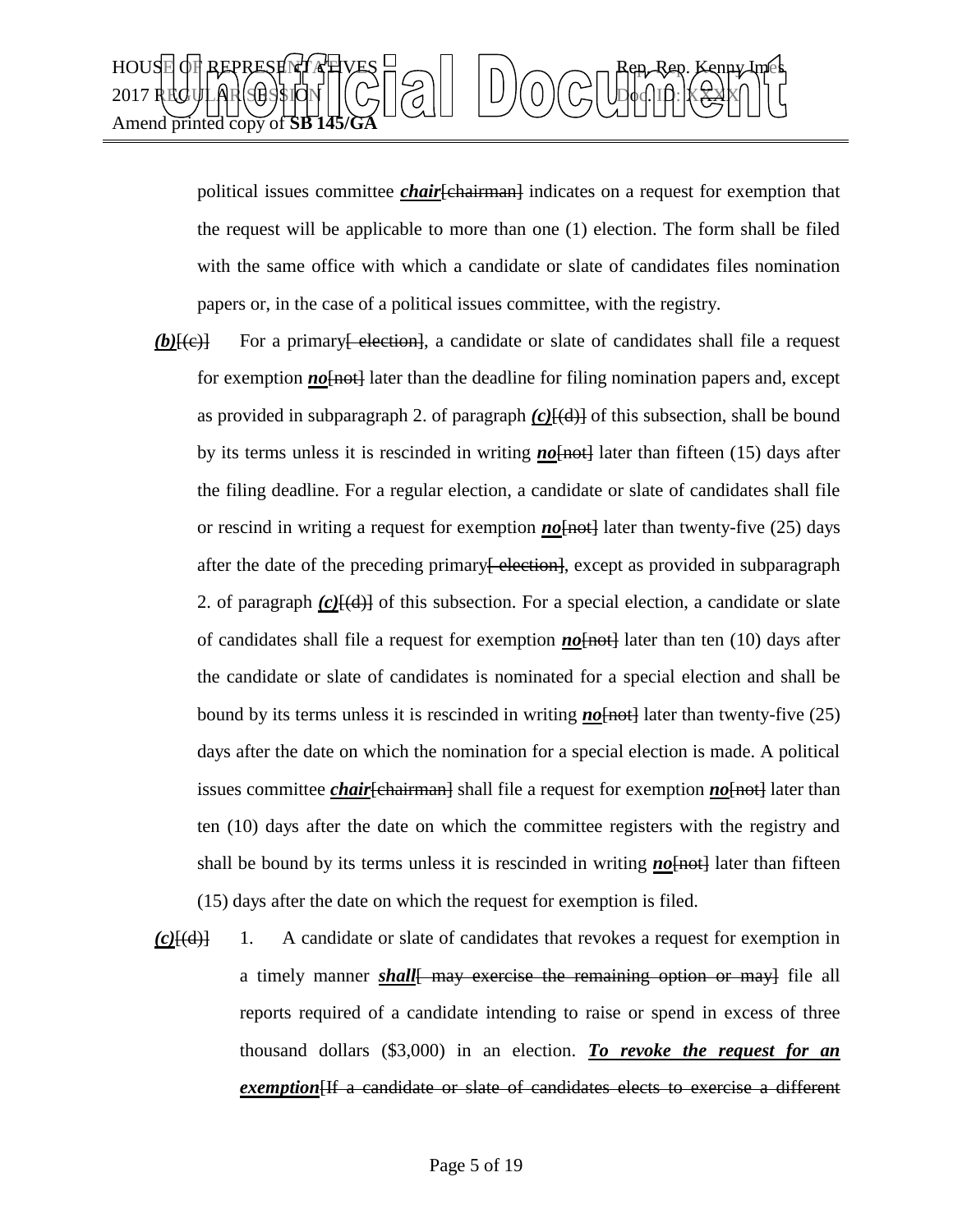

option], the candidate or slate of candidates shall file the appropriate form with the *registry*[officer who received the filing papers of the candidate or slate of eandidates<sup>1</sup> no<sup>[not]</sup> later than the deadline for filing a revocation.

- 2. A candidate for any city*, urban-county government, charter county government, consolidated local government, unified local government,* or county office or for any school board office, who is exempted from some or all campaign finance reporting requirements pursuant to paragraph (a)  $\left\{\text{or } (\text{b})\right\}$ of this subsection but who accepts contributions or makes expenditures in excess of the exempted amount in an election, shall file all applicable reports required for the remainder of that election, based upon the amount of contributions or expenditures the candidate accepts or receives in that election. The filing of applicable required reports by a candidate after the exempted amount is exceeded shall serve as notice to the registry that the initial exemption has been rescinded. No further notice to the registry shall be required and no penalty for exceeding the initial exempted amount shall be imposed against the candidate, except for failure to file applicable reports required after the exempted amount is exceeded.
- *(d)*[(e)] Any candidate or slate of candidates that is subject to an August filing deadline and that intends to execute a request for exemption shall file the appropriate request for exemption **no**[not] later than the filing deadline and, except as provided in subparagraph 2. of paragraph  $(c)$   $\{d\}$  of this subsection, shall be bound by its terms unless it is rescinded in writing  $\underline{n\omega}$  [not] later than fifteen (15) days after the filing deadline. A candidate or slate of candidates that is covered by this paragraph shall have the same reversion rights as those provided in subparagraph 1. of paragraph *(c)*[(d)] of this subsection.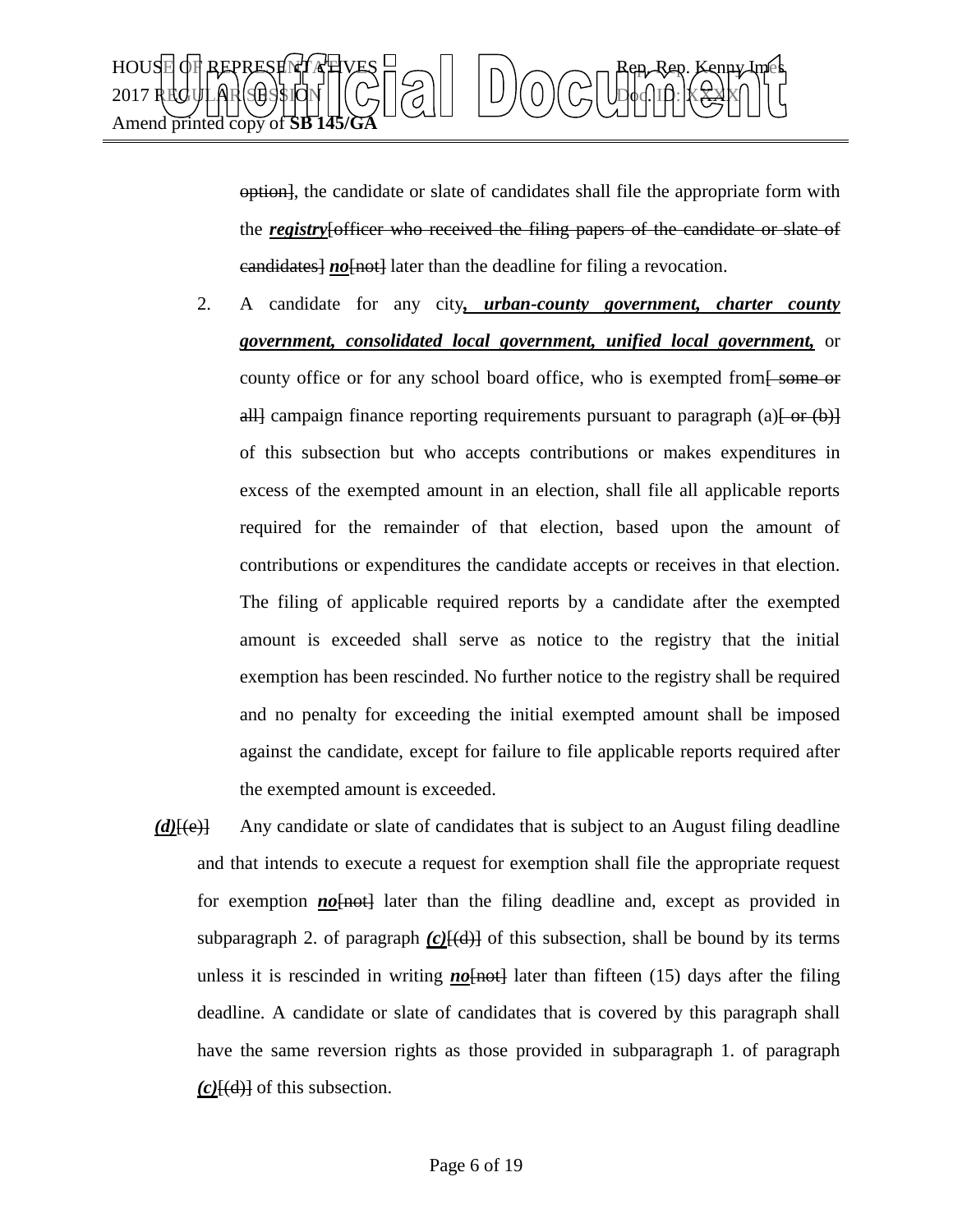

- *(e)*[(f)] Any candidate or slate of candidates that will appear on the ballot in a regular election that has signed *a*[either] request for exemption for that election may exercise the reversion rights provided in subparagraph 1. of paragraph  $(c)$ <del>[(d)]</del> of this subsection if a candidate or slate of candidates that is subject to an August filing deadline subsequently files in opposition to the candidate or slate of candidates. Except as provided in subparagraph 2. of paragraph  $(c)$  $\frac{[d]}{[d]}$  of this subsection, a candidate or slate of candidates covered by this paragraph shall comply with the deadline for rescission provided in subparagraph 1. of paragraph *(c)*[(d)] of this subsection.
- *(f)*[(g)] Except as provided in subparagraph 2. of paragraph *(c)*[(d)] of this subsection, any candidate or slate of candidates that has filed a request for exemption for a regular election that later is opposed by a person who has filed a declaration of intent to receive write-in votes may rescind the request for exemption and exercise the reversion rights provided in subparagraph 1. of paragraph  $(c)$ <del>[(d)]</del> of this subsection.
- *(g)*[(h)] Any candidate or slate of candidates that has filed a request for exemption may petition the registry to determine whether another person is campaigning as a write-in candidate prior to having filed a declaration of intent to receive write-in votes, and, if the registry determines upon a preponderance of the evidence that a person who may later be a write-in candidate is conducting a campaign, the candidate or slate of candidates, except as provided in subparagraph 2. of paragraph  $(c)$  $[(d)]$  of this subsection, may petition the registry to permit the candidate or slate of candidates to exercise the reversion rights provided in subparagraph 1. of paragraph  $(c)$   $\left(\frac{d}{d}\right)$  of this subsection.
- *(h)*[(i)] If the opponent of a candidate or slate of candidates is replaced due to his *or her* withdrawal because of death, disability, or disqualification, the candidate or slate of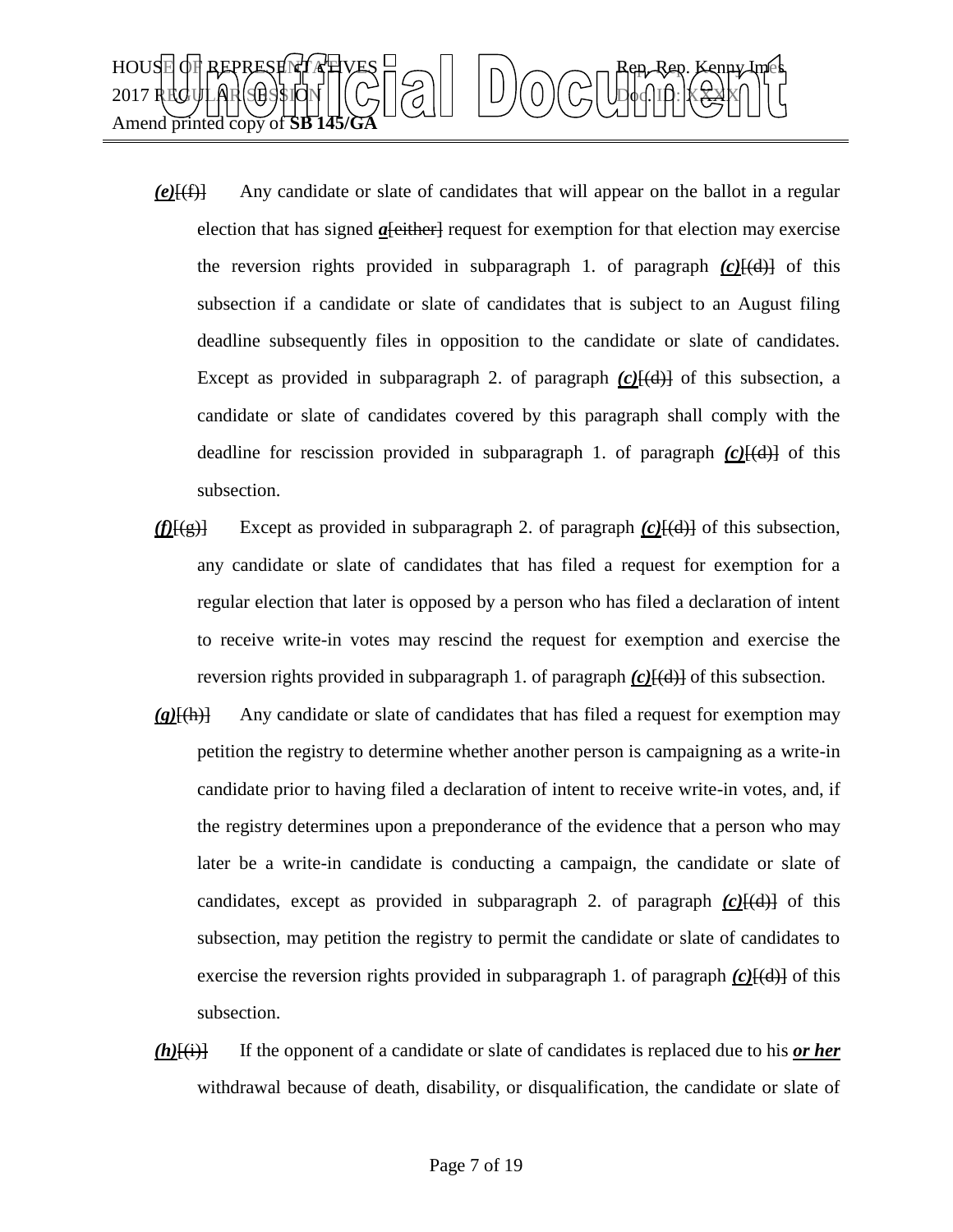

candidates, except as provided in subparagraph 2. of paragraph  $(c)$ <del>[(d)]</del> of this subsection, may exercise the reversion rights provided in subparagraph 1. of paragraph  $(c)$ <del>[(d)]</del> of this subsection *no*[not] later than fifteen (15) days after the party executive committee nominates a replacement for the withdrawn candidate or slate of candidates.

- $(i)$  $(i)$  A person intending to be a write-in candidate for any office in a regular or special election may execute a request for exemption under paragraph (a) $\left\{\theta r(\theta)\right\}$  of this subsection and shall be bound by its terms unless it is rescinded in writing *no*[not] later than fifteen (15) days after the filing deadline for the regular or special election. A person intending to be a write-in candidate who revokes a request for exemption in a timely manner *shall*[may exercise the remaining exemption option or may file all reports required of a candidate intending to raise or spend in excess of three thousand dollars (\$3,000) in an election. Except as provided in subparagraph 2. of paragraph *(c)*[(d)] of this subsection, a person intending to be a write-in candidate who *revokes a request for exemption* [elects to exercise a different exemption option] shall file the appropriate form with the *registry*[officer who received the initial request for exemption] *no*[not] later than fifteen (15) days after the filing deadline for the regular or special election.
- *(j)*[(k)] Except as provided in subparagraph 2. of paragraph *(c)*[(d)] of this subsection, the campaign committee of any candidate or slate of candidates that has filed a request for exemption or a political issues committee whose *chair*[chairman] has filed a request for exemption shall be bound by its terms unless it is rescinded in a timely manner and no new request for exemption has been executed.
- $(k)$ [(l)] 1. Except as provided in subparagraph 2. of paragraph  $(c)$ [(d)] of this subsection, any candidate, slate of candidates, or political issues committee that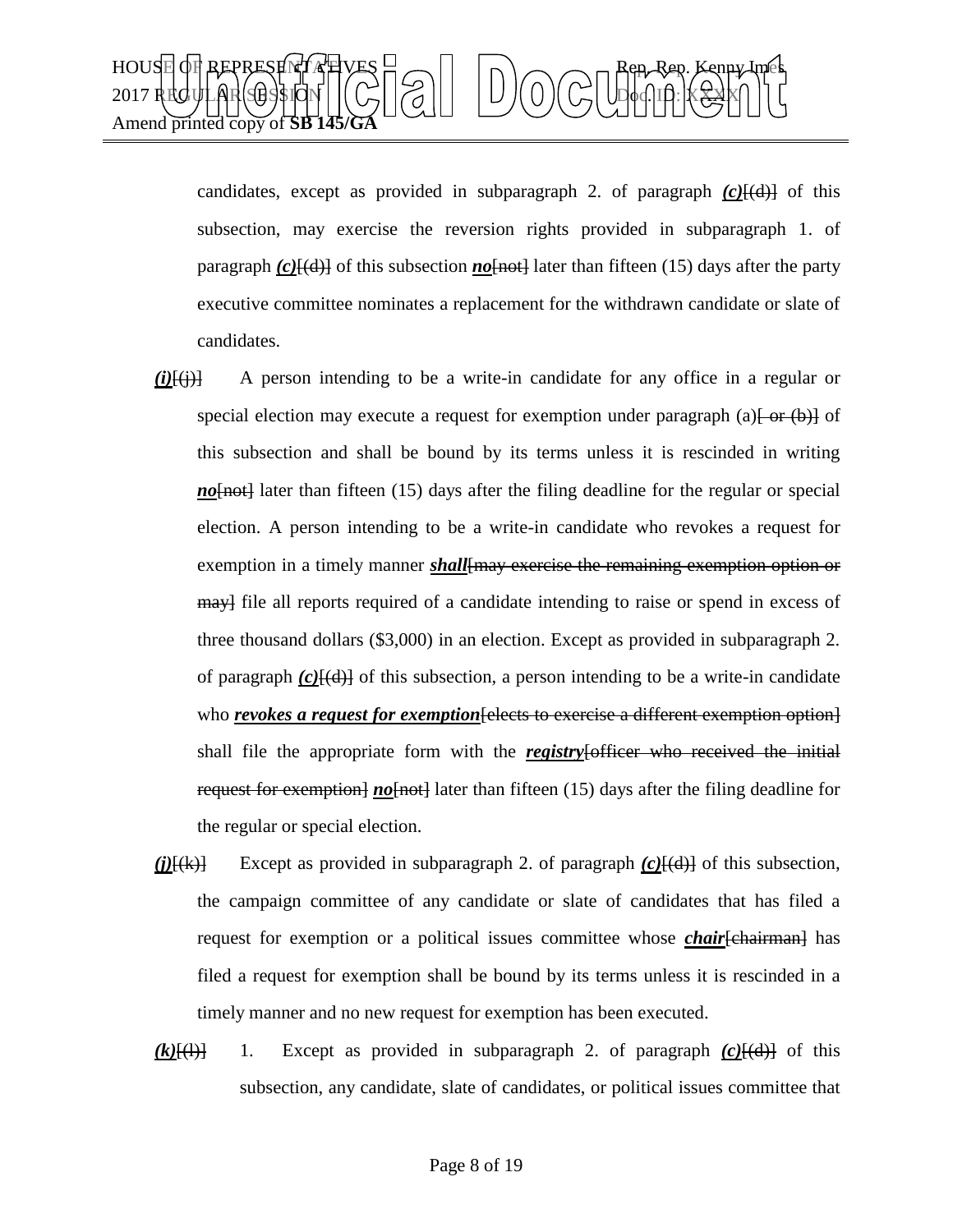

is exempt from filing campaign finance reports pursuant to paragraph (a) $\{+\}$ ,  $(\rightarrow)$ ,  $(d)$ <del>[(e)]</del>, or *(i)*[(i)] of this subsection that accepts contributions or makes expenditures, or whose campaign treasurer accepts contributions or makes expenditures, in excess of the applicable limit in any one (1) election without rescinding the request for exemption in a timely manner shall comply with all applicable reporting requirements and, in lieu of other penalties prescribed by law, *may be assessed a civil penalty* [pay a fine] of *no*[not] more than five hundred dollars (\$500) plus the amount by which the spending limit was exceeded.

- 2. Except as provided in subparagraph 2. of paragraph *(c)*[(d)] of this subsection, a candidate, slate of candidates, campaign committee, or political issues committee that is exempt from filing campaign finance reports pursuant to paragraph (a) $\frac{(-1)^{n-1}}{n-1}$ ,  $\frac{(-1)^{n-1}}{n-1}$  of this subsection that knowingly accepts contributions or makes expenditures in excess of the applicable spending limit in any one (1) election without rescinding the request for exemption in a timely manner shall comply with all applicable reporting requirements and shall be guilty of a Class D felony.
- (2) (a) State and county executive committees, and caucus campaign committees shall make a full report, upon a prescribed form, to the registry, of all money, loans, or other things of value, received from any source, and expenditures authorized, incurred, or made, since the date of the last report, including:
	- 1. For each contribution of any amount made by a permanent committee, the name and business address of the permanent committee, the date of the contribution, the amount contributed, and a description of the major business, social, or political interest represented by the permanent committee;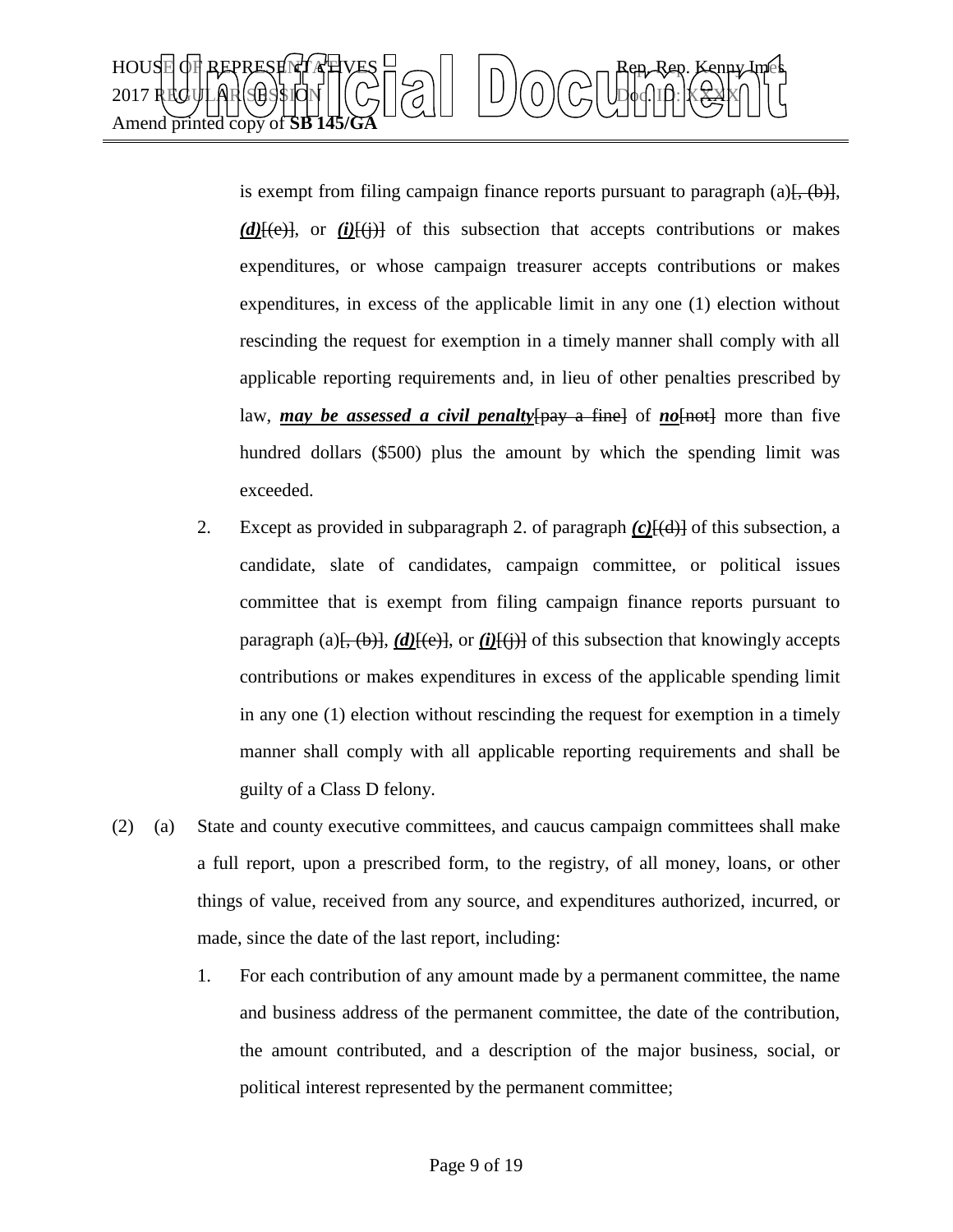

- 2. For other contributions in excess of one hundred dollars (\$100), the full name, address, age if less than the legal voting age, the date of the contribution, the amount of the contribution, and the employer and occupation of each contributor. If the contributor is self-employed, the name under which he *or she* is doing business shall be listed;
- 3. The total amount of cash contributions received during the reporting period; and
- 4. A complete statement of expenditures authorized, incurred, or made. The complete statement of expenditures shall include the name and address of each person to whom an expenditure is made in excess of twenty-five dollars (\$25), and the amount, date, and purpose of each expenditure.
- (b) This report shall be *received by*  $\lim_{n \to \infty}$  the registry for postmarked within five (5) days after the thirtieth day following the primary and regular elections. If an individual gives a reportable contribution to a caucus campaign committee or to a state or county executive committee with the intention that the contribution or a portion of the contribution go to a candidate or slate of candidates, the name of the contributor and the sum shall be indicated on the committee report. The receipts and expenditures of funds remitted to each political party under KRS 141.071 to 141.073 shall be separately accounted for and reported to the registry in the manner required by KRS 121.230. The separate report may be made a separate section within the report required, by this subsection, to be *received by*[in the hands of] the registry *by*[ or postmarked within five (5) days after] the thirtieth day following each regular election.
- (3) (a) Except for candidates or slates of candidates, campaign committees, or political issues committees exempted from reporting requirements pursuant to subsection (1) of this section, each campaign treasurer of a candidate, slate of candidates, campaign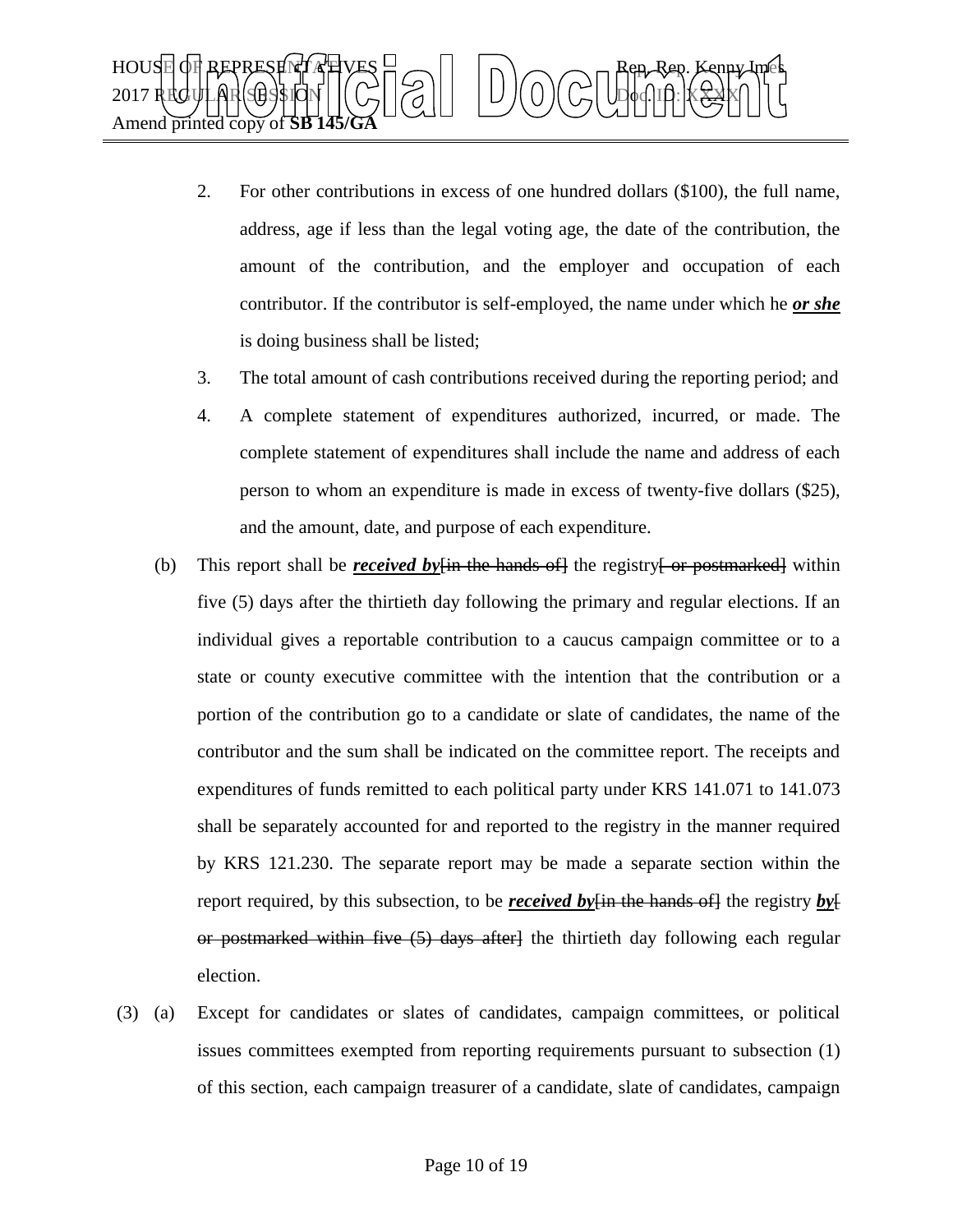

committee, or political issues committee who accepts contributions or expends, expects to accept contributions or expend, or contracts to expend more than three thousand dollars (\$3,000) in any one (1) election, and each fundraiser who secures contributions in excess of three thousand dollars (\$3,000) in any one (1) election, shall make a full report to the registry, on a form provided or using a format approved by the registry, of all money, loans, or other things of value, received from any source, and expenditures authorized, incurred, and made, since the date of the last report, including:

- 1. For each contribution of any amount made by a permanent committee, the name and business address of the permanent committee, the date of the contribution, the amount contributed, and a description of the major business, social, or political interest represented by the permanent committee;
- 2. For each contribution in excess of one hundred dollars (\$100) made to a candidate or slate of candidates for a statewide-elected state office, or to a campaign committee for a candidate or slate of candidates for a statewideelected state office, the date, name, address, occupation, and employer of each contributor and the spouse of the contributor or, if the contributor or spouse of the contributor is self-employed, the name under which he *or she* is doing business, and the amount contributed by each contributor; and
- 3. For each contribution in excess of one hundred dollars (\$100) made to any candidate or campaign committee other than those specified in subparagraph 2. of this paragraph or a political issues committee, the full name, address, age if less than the legal voting age, the date of the contribution, the amount of the contribution, and the employer and occupation of each other contributor. If the contributor is self-employed, the name under which he *or she* is doing business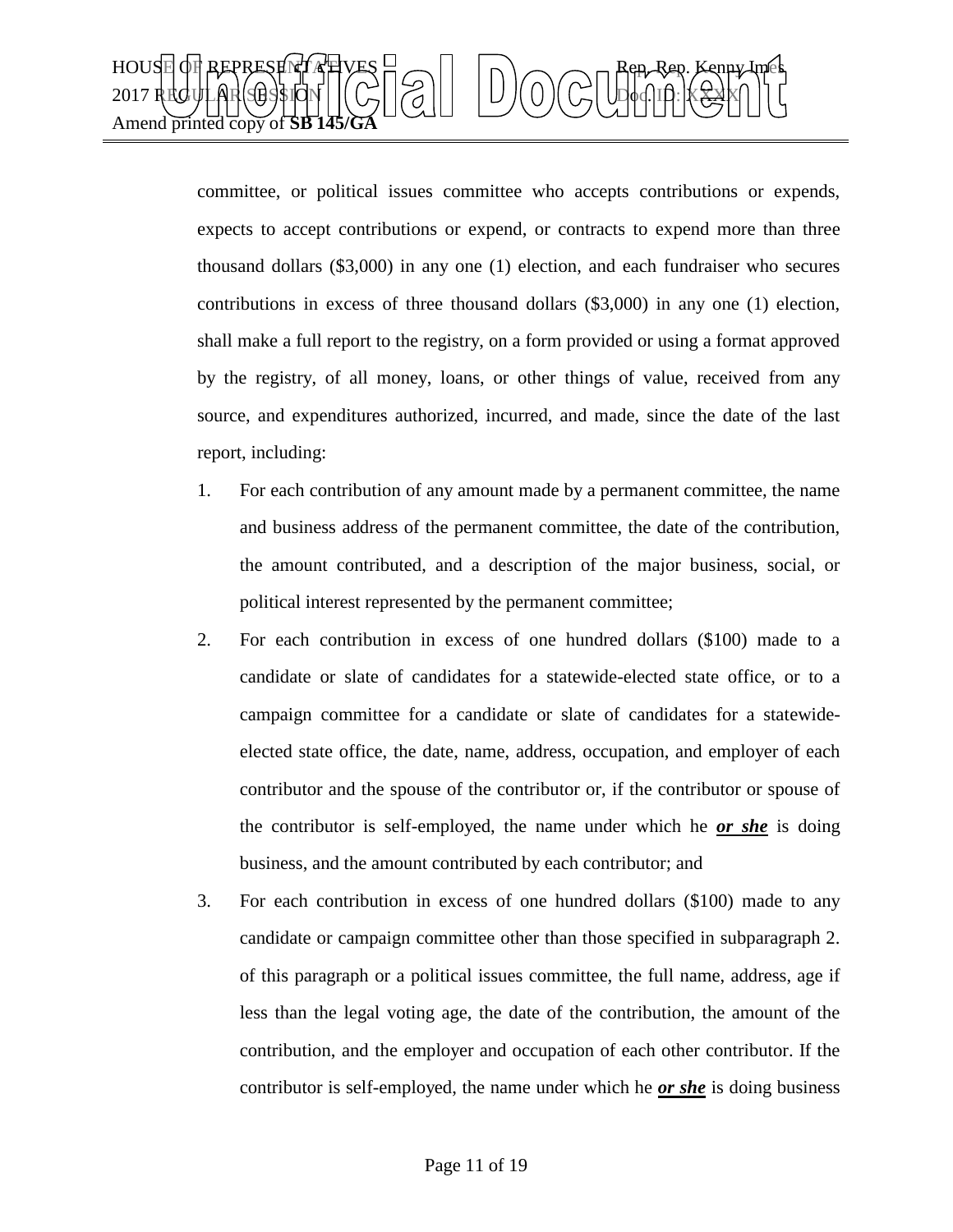

shall be listed;

- 4. The total amount of cash contributions received during the reporting period; and
- 5. A complete statement of all expenditures authorized, incurred, or made. The complete statement of expenditures shall include the name, address, and occupation of each person to whom an expenditure is made in excess of twentyfive dollars (\$25), and the amount, date, and purpose of each expenditure.
- (b) Reports of all candidates, slates of candidates, campaign committees, political issues committees, and registered fundraisers shall be made as follows:
	- 1. Candidates as defined in KRS 121.015(8), slates of candidates, campaign committees, political issues committees, and fundraisers which register in the year before the year an election in which the candidate, a slate of candidates, or public question shall appear on the ballot, shall file financial reports with the registry at the end of the first calendar quarter after persons become candidates or slates of candidates, or following registration of the committee or fundraiser, and each calendar quarter thereafter, ending with the last calendar quarter of that year. Candidates, slates of candidates, committees, and registered fundraisers shall make all reports required by this section during the year in which the election takes place;
	- 2. *All candidates, slates of candidates, campaign committees, political issues committees, and registered fundraisers shall make reports on the sixtieth day preceding a regular election, including all previous contributions and expenditures;*
	- *3.* All candidates, slates of candidates, campaign committees, political issues committees, and registered fundraisers shall make reports on the *twentyfifth*[thirty-second] day preceding an election, including all previous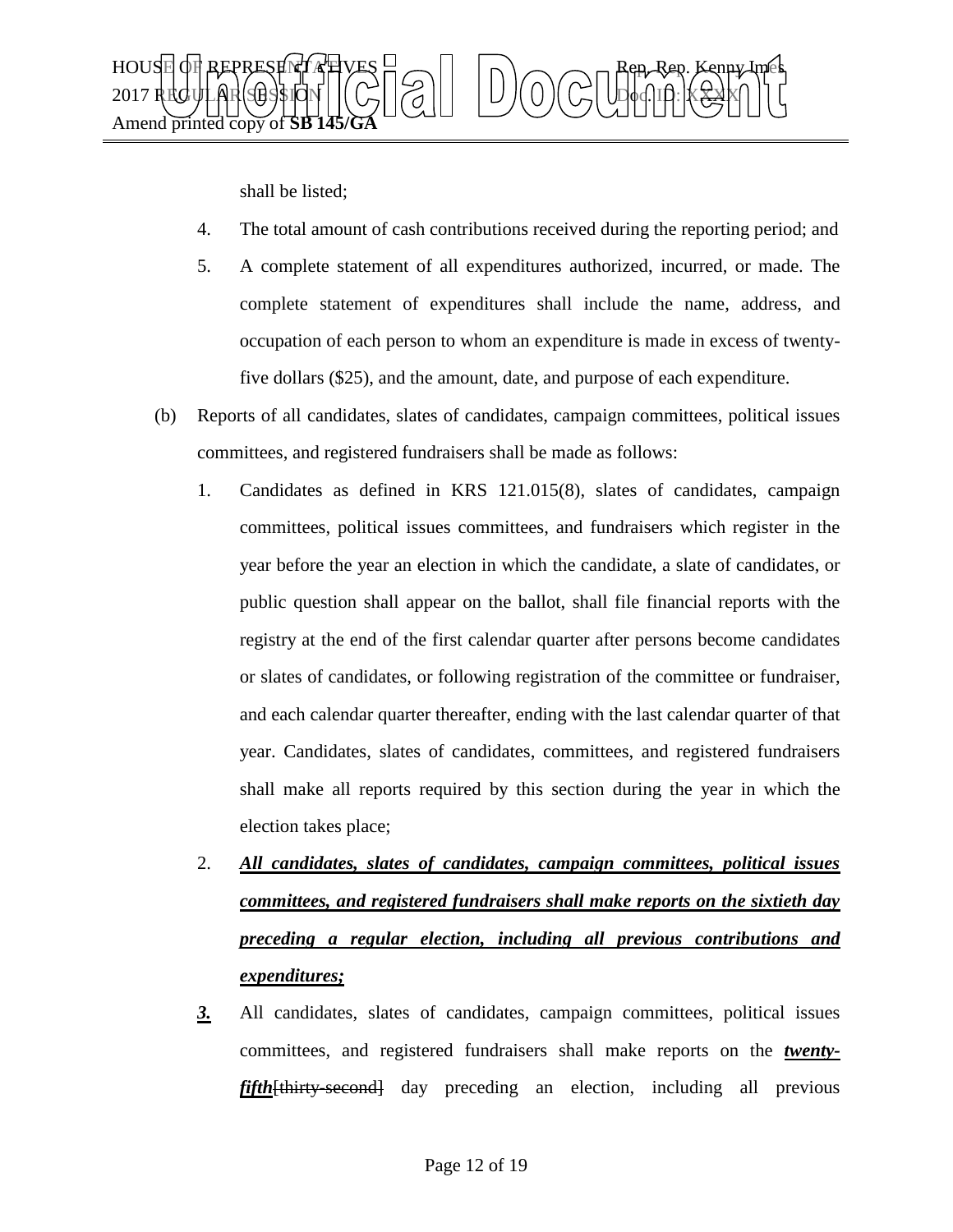

contributions and expenditures; *and*

- [3. All candidates, slates of candidates, campaign committees, political issues committees, and registered fundraisers shall make reports on the fifteenth day preceding the date of the election; and]
- 4. All reports to the registry shall be received by the registry *on or before each filing deadline, and any report received by the registry* for postmarked lwithin five (5) days after each filing deadline *shall be deemed timely filed*.
- (4) Except for candidates, slates of candidates, and political issues committees, exempted pursuant to subsection  $(1)(a)(b)$  of this section, all candidates, regardless of funds received or expended, campaign committees, political issues committees, and registered fundraisers shall make post-election reports within thirty (30) days after the election*, and any report received by the registry within five (5) days after each filing deadline shall be deemed timely filed*.
- (5) In making the preceding reports, the total gross receipts from each of the following categories shall be listed: proceeds from the sale of tickets for events such as testimonial affairs, dinners, luncheons, rallies, and similar fundraising events, mass collections made at the events, and sales of items such as campaign pins, buttons, hats, ties, literature, and similar materials. When any individual purchase or the aggregate purchases of any item enumerated above from a candidate or slate of candidates for a statewide-elected state office or a campaign committee for a candidate or slate of candidates for a statewideelected state office exceeds one hundred dollars (\$100), the purchaser shall be identified by name, address, age, if less than the legal voting age, occupation, and employer and the employer of the spouse of the purchaser or, if the purchaser or the spouse of the purchaser is self-employed, the name under which he *or she* is doing business, and the amount of the purchase. When any individual purchase or the aggregate purchases of any item enumerated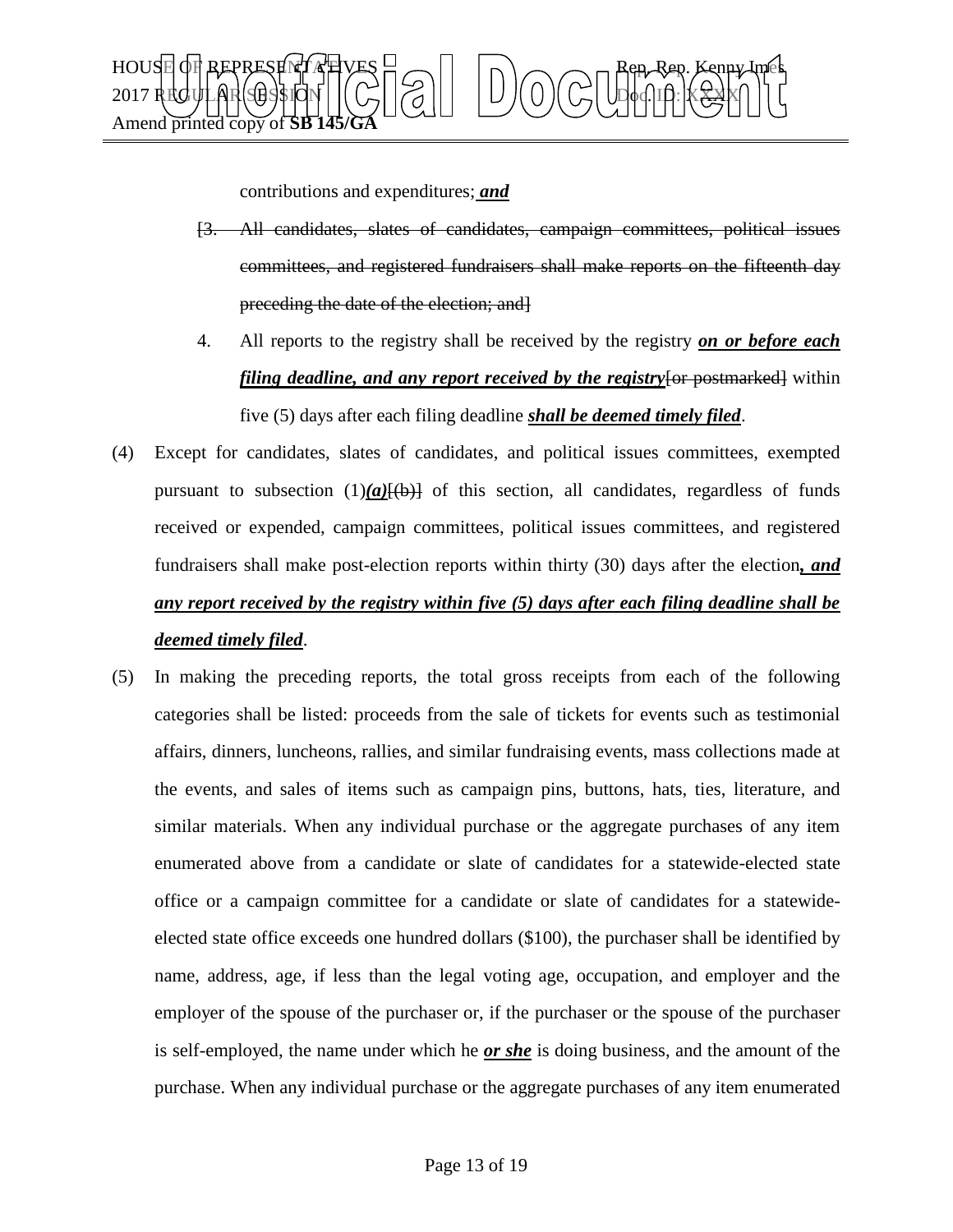

above from any candidate or campaign committee other than a candidate or slate of candidates for a statewide-elected state office or campaign committee for a candidate or slate of candidates for a statewide-elected state office exceeds one hundred dollars (\$100), the purchaser shall be identified by name, address, age if less than the legal voting age, occupation, and employer, or if the purchaser is self-employed, the name under which he *or*  she is doing business, and the amount of the purchase. The lists shall be maintained by the campaign treasurer, political issues committee treasurer, registered fundraiser, or other sponsor for inspection by the registry for six (6) years following the date of the election.

- (6) Each permanent committee, except a federally registered out-of-state permanent committee, inaugural committee, or contributing organization shall make a full report to the registry, on a form provided or using a format approved by the registry, of all money, loans, or other things of value, received by it from any source, and all expenditures authorized, incurred, or made, since the date of the last report, including:
	- (a) For each contribution of any amount made by a permanent committee, the name and business address of the permanent committee, the date of the contribution, the amount contributed, and a description of the major business, social, or political interest represented by the permanent committee;
	- (b) For other contributions in excess of one hundred dollars (\$100), the full name, address, age if under the legal voting age, the date of the contribution, the amount of the contribution, and the employer and occupation of each contributor. If the contributor is self-employed, the name under which he *or she* is doing business shall be listed;
	- (c) An aggregate amount of cash contributions, the amount contributed by each contributor, and the date of each contribution; and
	- (d) A complete statement of all expenditures authorized, incurred, or made, including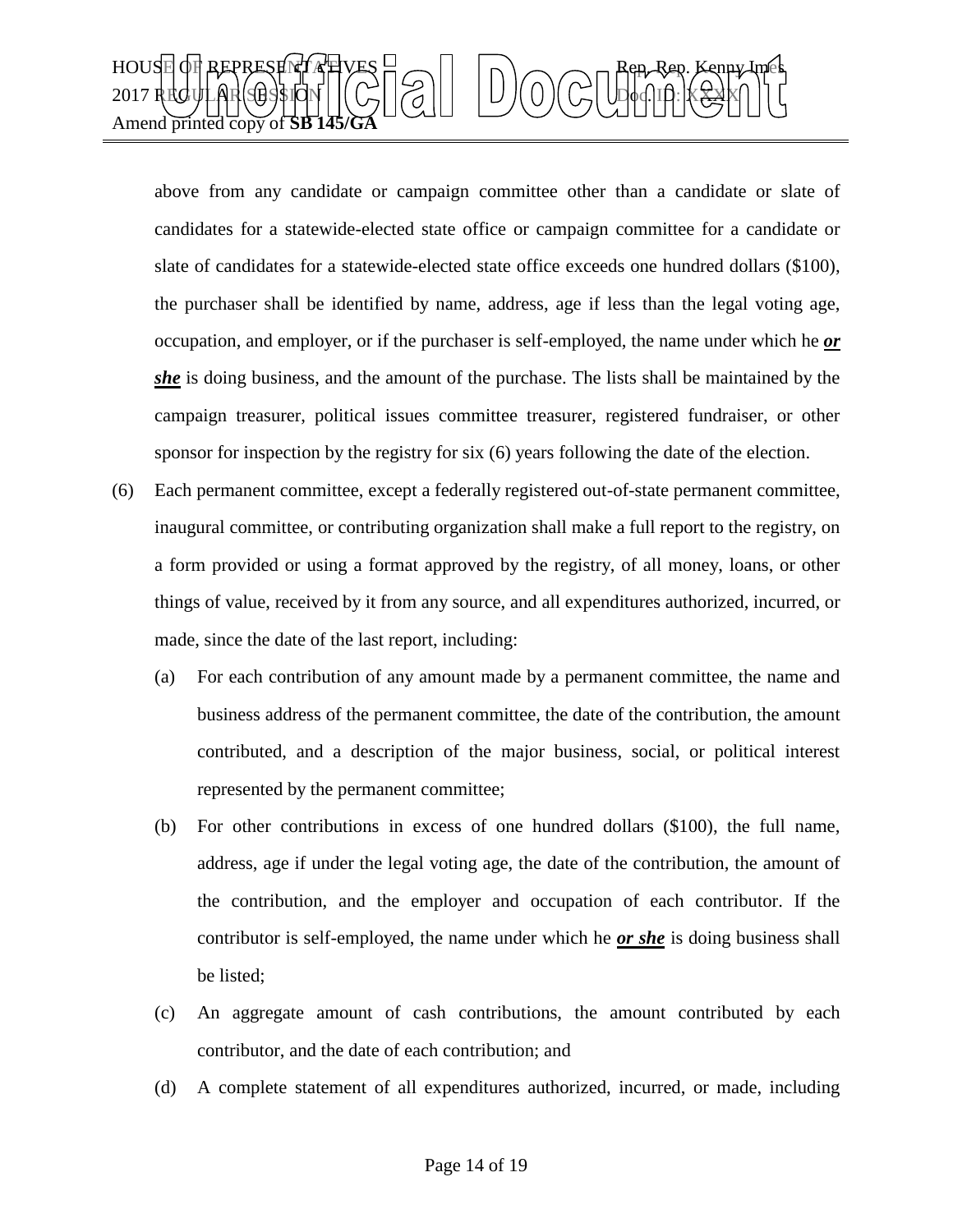

independent expenditures. This report shall be made by a permanent committee, inaugural committee, or contributing organization to the registry on the last day of the first calendar quarter following the registration of the committee with the registry and on the last day of each succeeding calendar quarter until such time as the committee terminates. A contributing organization shall file a report of contributions received and expenditures on a form provided or using a format approved by the registry not later than the last day of each calendar quarter in which contributions are received or expenditures are made. All reports to the registry shall be *received on or before each filing deadline, and any report received by the registry within* [postmarked or received not later than<sup>}</sup> five (5) days after each filing deadline **shall be deemed timely** *filed*.

(7) If the final statement of a candidate, campaign committee, or political issues committee shows an unexpended balance of contributions, continuing debts and obligations, or an expenditure deficit, the campaign treasurer shall file with the registry $\left\{\begin{array}{c}4\end{array}\right\}$  supplemental **statements** [statement] of contributions and expenditures **no** [not] more than thirty (30) days after the deadline for filing the final statement. Subsequent supplemental statements shall be filed annually, to be received by the registry<del>[ or postmarked not later than ten (10) days</del> after] *by December*[November] 1 of each year, *and any statement received by the registry within five (5) days after December 1 of each year shall be deemed timely filed, until the* account shows no unexpended balance, continuing debts and obligations, expenditures, or deficit, or until the year before the candidate or a slate of candidates seeks to appear on the ballot for the same office for which the funds in the campaign account were originally contributed*.*[,] *Then*[in which case] the candidate or a slate of candidates shall file the supplemental annual report<del>[ not later than ten (10) days after]</del> *by December* [November] 1 of that year or at the end of the first calendar quarter of that year after the candidate or slate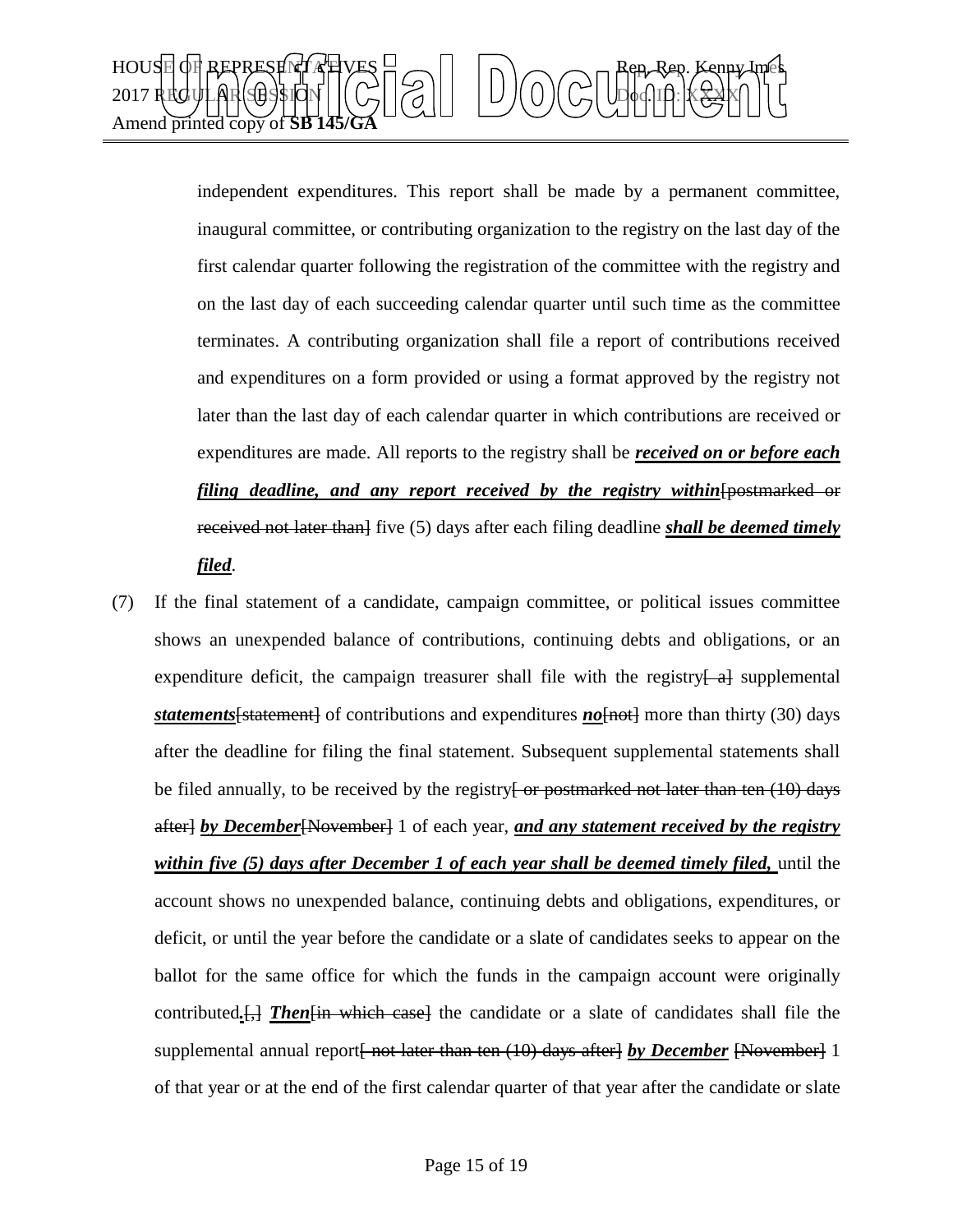

of candidates files nomination papers for the next year's primary or regular election*, and any report received by the registry within five (5) days after the applicable filing deadline shall be deemed timely filed*. All contributions shall be subject to KRS 121.150.

- (8) All reports filed under the provisions of this chapter shall be a matter of public record open to inspection by any member of the public immediately upon receipt of the report by the registry.
- (9) A candidate or slate of candidates is relieved of the duty personally to file reports and keep records of receipts and expenditures if the candidate or slate states in writing or on forms provided by the registry that:
	- (a) Within five (5) business days after personally receiving any contributions, the candidate or slate of candidates shall surrender possession of the contributions to the treasurer of their principal campaign committee without expending any of the proceeds thereof. No contributions shall be commingled with the candidate's or slated candidates' personal funds or accounts. Contributions received by check, money order, or other written instrument shall be endorsed directly to the campaign committee and shall not be cashed or redeemed by the candidate;
	- (b) The candidate or slate of candidates shall not make any unreimbursed expenditure for the campaign, except that this paragraph does not preclude a candidate or slate from making an expenditure from personal funds to the designated principal campaign committee, which shall be reported by the committee as a contribution received; and
	- (c) The waiver shall continue in effect as long as the candidate or slate of candidates complies with the conditions under which it was granted.
- (10) No candidate, slate of candidates, campaign committee, political issues committee, or contributing organization shall use or permit the use of contributions or funds solicited or received for the person or in support of or opposition to a public issue which will appear on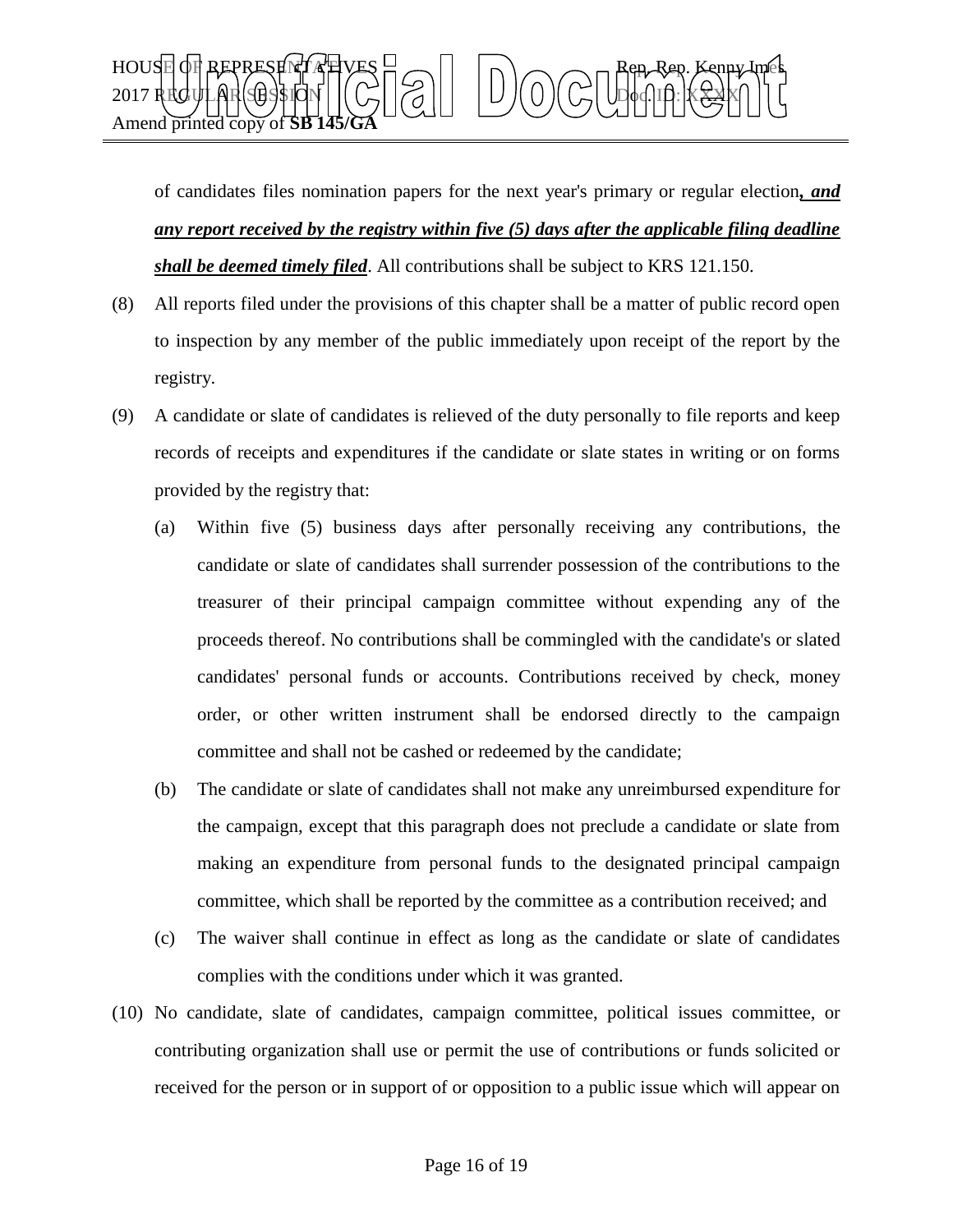

the ballot to further the candidacy of the person for a different public office, to support or oppose a different public issue, or to further the candidacy of any other person for public office; except that nothing in this subsection shall be deemed to prohibit a candidate or slate of candidates from using funds in the campaign account to purchase admission tickets for any fundraising event or testimonial affair for another candidate or slate of candidates if the amount of the purchase does not exceed *two*[one] hundred dollars (\$200)<sup>[(\$100)]</sup> per event or affair. Any funds or contributions solicited or received by or on behalf of a candidate, slate of candidates, or any committee, which has been organized in whole or in part to further any candidacy for the same person or to support or oppose the same public issue, shall be deemed to have been solicited or received for the current candidacy or for the election on the public issue if the funds or contributions are solicited or received at any time prior to the regular election for which the candidate, slate of candidates, or public issue is on the ballot. Any unexpended balance of funds not otherwise obligated for the payment of expenses incurred to further a political issue or the candidacy of a person shall, in whole or in part, at the election of the candidate or committee, escheat to the State Treasury, be returned pro rata to all contributors, or, in the case of a partisan candidate, be transferred to a caucus campaign committee, or to the state or county executive committee of the political party of which the candidate is a member except that a candidate, committee, or an official may retain the funds to further the same public issue or to seek election to the same office or may donate the funds to any charitable, nonprofit, or educational institution recognized under Section  $501(c)(3)$  of the United States Internal Revenue Code of 1986, as amended, and any successor thereto.

(11) (a) For the purposes of this subsection, "election cycle," as applied to contributions, expenditures, or loans to support or oppose a candidate for a particular office, means the period of time beginning January 1 following a regular election for the office and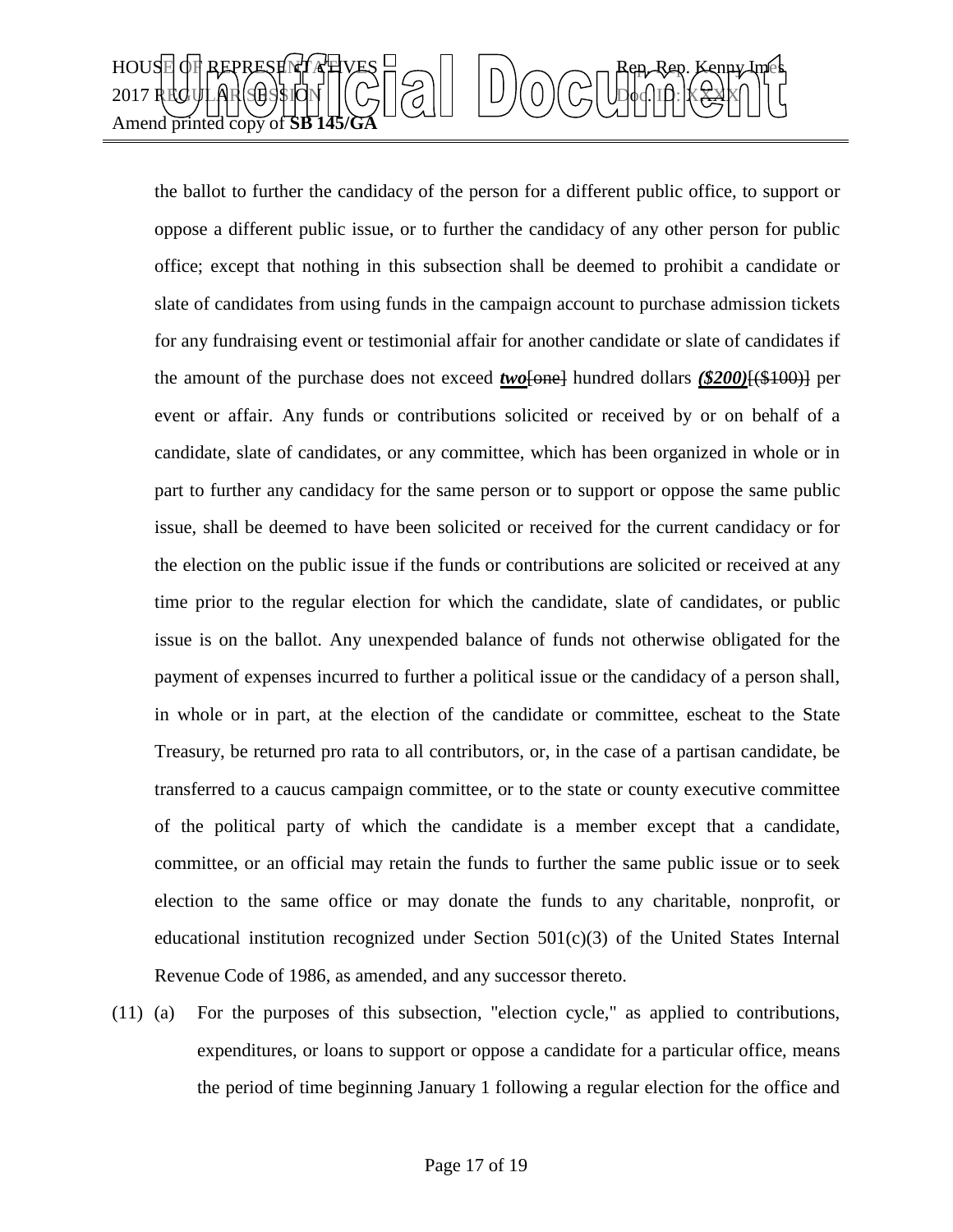

ending December 31 following the next regular election for that office.

- (b) For the purpose of this subsection, "election cycle," as applied to contributions, expenditures, or loans to support or oppose a constitutional amendment or public question which appears on the ballot, means the period of time beginning January 1 following a regular election for any state legislative office and ending December 31 following the next regular election for any state legislative office.
- (c) If adequate and appropriate agency funds are available to implement this subsection, the option of electronic reporting shall be made available by the registry to all candidates, committees, registered fundraisers, and persons making independent expenditures, in addition to those candidates, slates of candidates, and campaign committees that are required to electronically report under KRS 121.120(6)(h).
- (12) Filers specified in subsection (11) of this section *may*[shall also continue to] file required campaign finance reports in paper *or electronic* format until the registry deems it is no longer necessary]. *If the candidate or slate of candidates chooses to file a report in electronic format*, the *electronic* [paper] copy shall continue to be the official version for audit and other legal purposes.
- (13) Filers not required to file reports electronically, as set forth in this section, are strongly encouraged to do so voluntarily.
- (14) The date that an electronic or on-line report shall be deemed to have been filed with the registry shall be the date on which it is received by the registry.
- (15) All electronic or online filers shall affirm, under penalty of perjury, that the report filed with the registry is complete and accurate.
- (16) Filers who submit computer disks which are not readable, cannot be copied, or are not accompanied by any requisite paper copy shall be deemed to not be in compliance with the requirements set forth in this section.